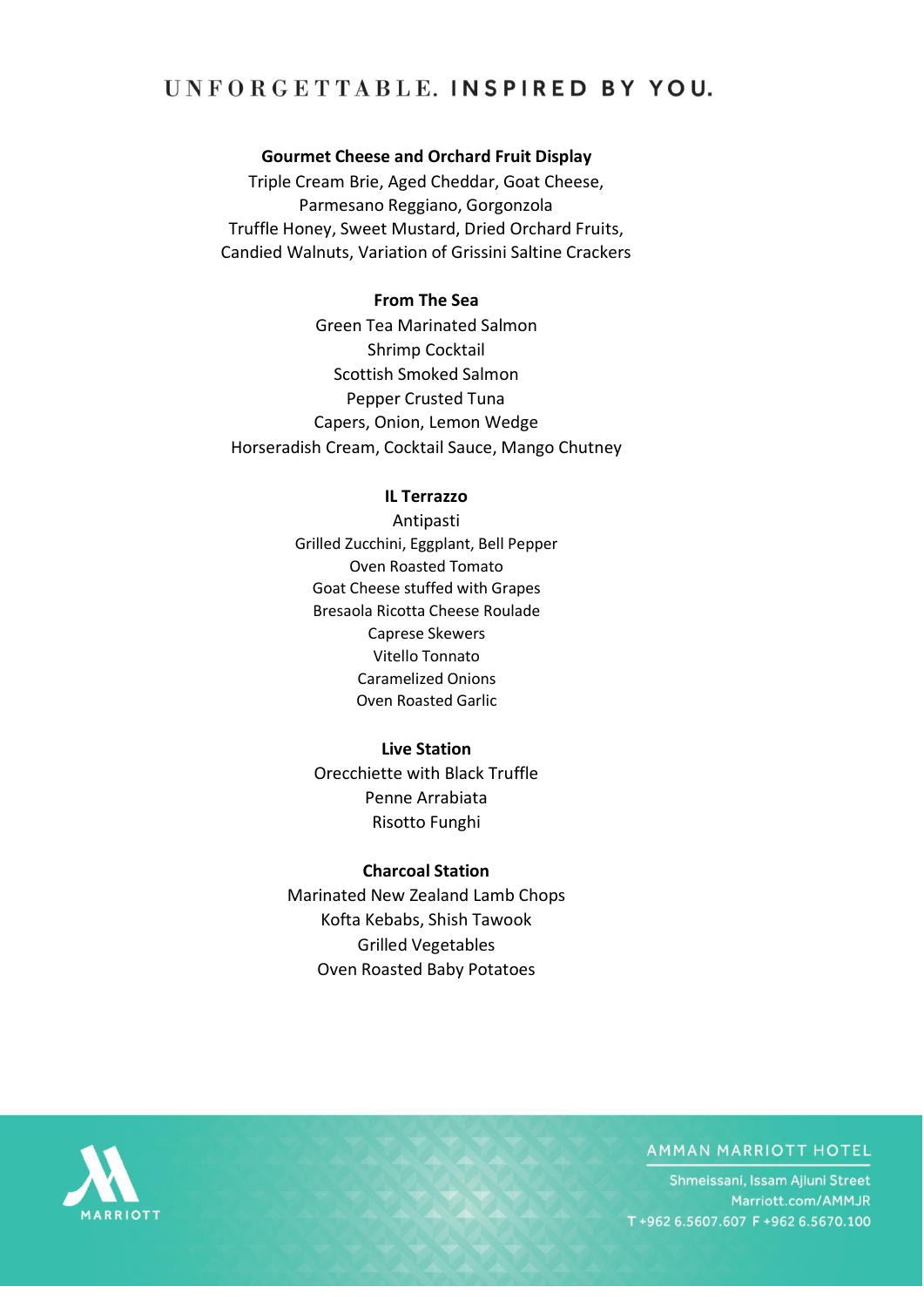# UNFORGETTABLE. INSPIRED BY YOU.

# **Lebanese Saj Corner**

Deli-Sliced Roast Turkey, Beef, Kashkaval, Halloumi Cheese, Shredded Lettuce, Sliced Tomatoes, Pickles & Olives, Za'atar, Mint, Dry Labaneh (Jarashyeh)

## **Spit-Roasted Jordanian Lamb**

Whole Jordanian Lamb Marinated in Arabic Spices Spit-Roasted Over Hot Charcoal, Roasted vegetables, Tahini, Garlic Sauce, Shrak Bread

# **Chicken Shawerma**

Marinated Chicken, Onions, Pickles, Tomatoes, Garlic Sauce, Mini Arabic Bread

#### **Beef Shawerma**

Juicy Marinated Australian Beef Shawerma, Shrak Bread, Tahini Sauce, Onions with Parsley, Sliced Tomatoes, Pickles

### **Falafel Station**

Onions, Pickles, Tomatoes, Tahini, Mini Arabic Bread



# **AMMAN MARRIOTT HOTEL**

Shmeissani, Issam Ajluni Street Marriott.com/AMMJR T+962 6.5607.607 F+962 6.5670.100